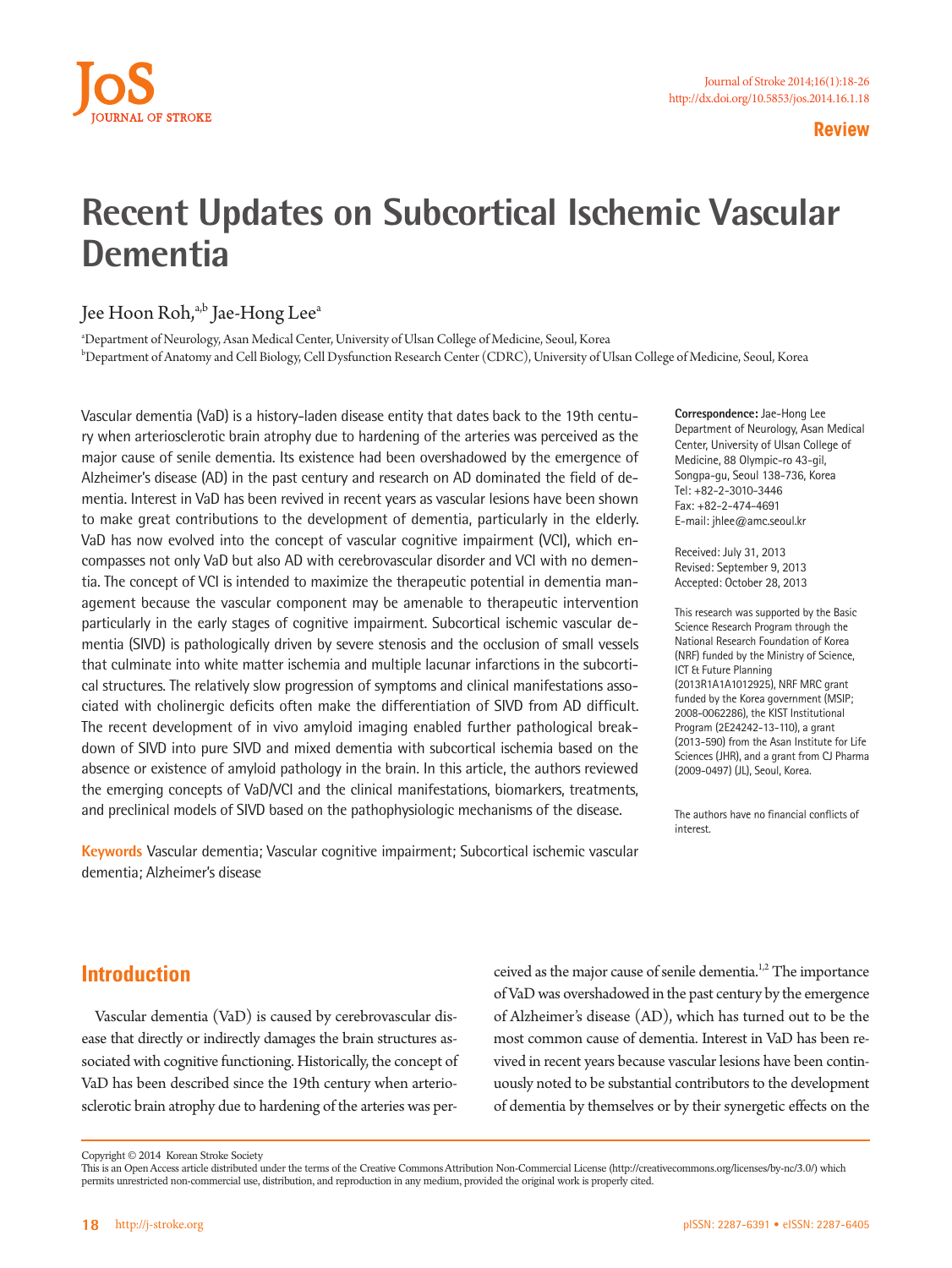pathogenesis associated with AD.<sup>3,4</sup> With accumulating evidences suggesting the role of vascular burden on cognitive functions, VaD has now evolved into the concept of vascular cognitive impairment (VCI), which encompasses not only VaD but also AD with cerebrovascular disorder (AD with CVD or mixed dementia) and VCI with no dementia (VCIND). Thus, VCI is a more broad term that comprises all the states of cognitive impairment associated with CVD.<sup>3-5</sup> Around one-third of patients with AD demonstrate evidences of vascular pathology,<sup>6-8</sup> while up to two-thirds of patients with CVD develop at least some degree of AD pathology in the brain.<sup>9,10</sup> Subcortical ischemic vascular dementia (SIVD) is one of the VaDs which can have both vascular and AD associated pathology in the brain. SIVD is pathologically driven by stenosis and occlusion of small vessels, resulting in white matter ischemia and multiple lacunar infarctions in subcortical structures. SIVD is of particular interest as the relatively slow progression of symptoms and clinical manifestations of the disease often make the differentiation of it from AD difficult. In this article, the authors reviewed the emerging concepts of VaD/VCI and clinical manifestations, biomarkers, treatments, and preclinical models of SIVD based on the pathophysiologic mechanisms of the disease.

#### **Emerging concepts in VaD and VCI**

VaD can be classified into the following: 1) multi-infarction dementia, 2) strategic infraction dementia, 3) hemorrhagic dementia, 4) mixed dementia, 5) SIVD, and 6) other forms of vascular dementia.5,11 The first three types of VaDs develop relatively suddenly because of acute cerebrovascular diseases and they demonstrate specific cortical or subcortical symptoms depending on the stroke-affected regions. The stepwise progression, fluctuation of symptoms, and focal neurological signs are suggestive of acutely developing VaD. However, the cognitive impairments associated with SIVD often show an insidious onset and progressive decline; thus, mimicking the course of AD.12 Motor symptoms are often not obvious and go unnoticed in this setting, further confusing clinicians. It is suggested that the AD pathologies are the leading cause of dementia and this can take precedence over the status of cerebral ischemia.12-15 A recent amyloid imaging study, however, has indicated that there exists a pure SIVD, in which significant subcortical white matter ischemic changes are present with no evidence of amyloid plaque deposition in the brain (Figure  $1$ ).<sup>16</sup> Moreover, pure SIVD is more prevalent than previously thought. This condition is distinctive from



Figure 1. Representative imaging scans of patients with pure subcortical ischemic vascular dementia (PiB-PET negative) or mixed dementia (PiB-PET positive). The first two axial fluid-attenuated inversion recovery images represent a similar degree of white matter hyperintensities of representative subjects in the PiB-negative (A) and in the PiB-positive (B) group. The T1-coronal images in the third column demonstrate a similar degree of generalized cortical atrophy, including medial temporal atrophy, in both the PiB-negative (A) and PiB-positive (B) groups. The PiB-PET scans in the fourth column demonstrate PiB-negativity and PiB-positivity scans, with the red color representing more intracranial PiB retentions. Abbreviations: PiB, 11C-Pittsburgh compound B; PET, positron emission tomography. Modified from *Neurology 77(1): 18-25, 2011*.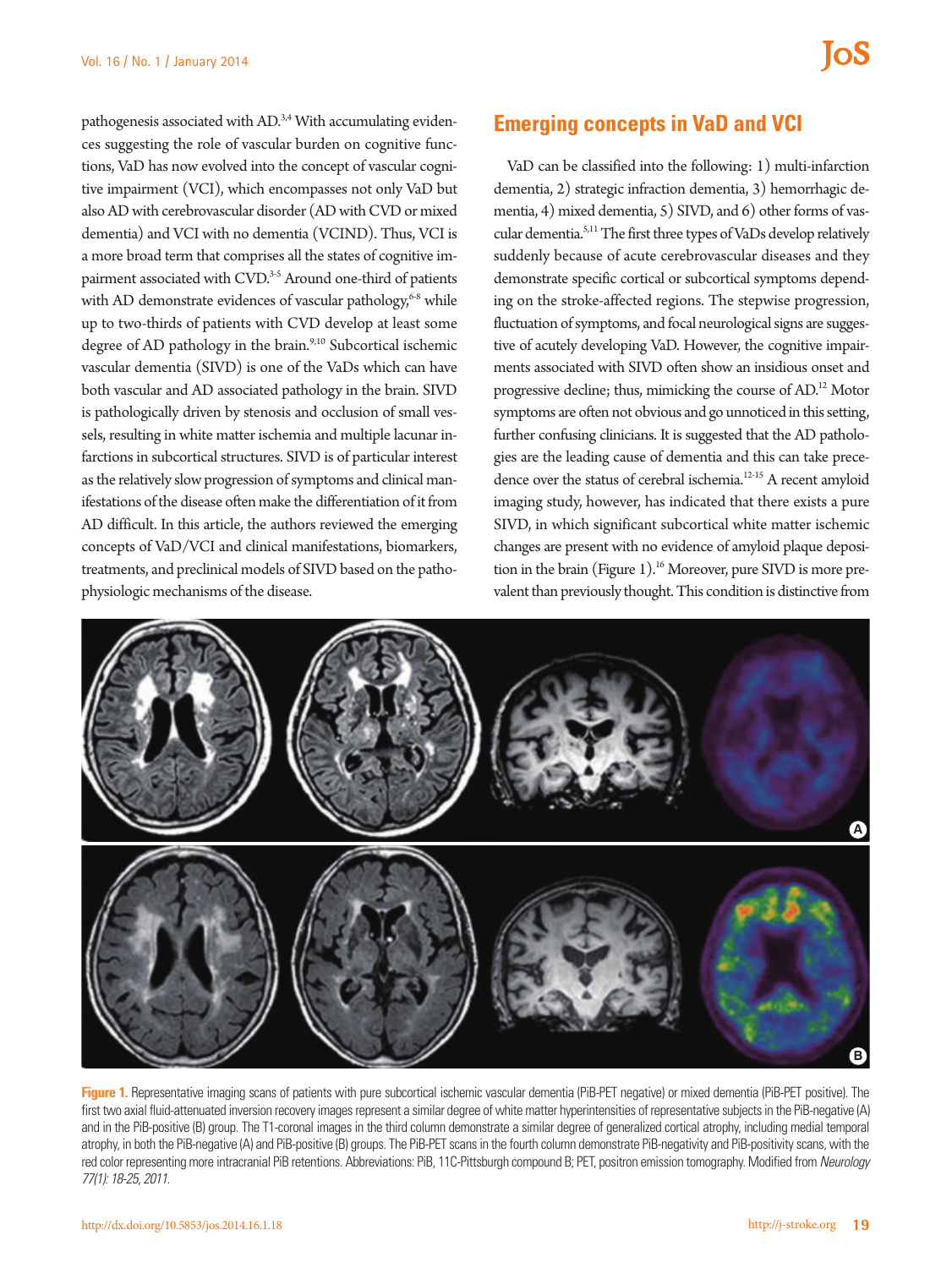AD or mixed dementia, which demonstrate fibrillar forms of amyloid deposition in the brain.<sup>16,17</sup> Finally, other forms of VaD include dementia that is caused by heterogeneous etiologies (e.g., vasculitis, cerebral amyloid angiopathy, and hereditary diseases, such as cerebral autosomal dominant arteriopathy with subcortical infarcts and leukoencephalopathy [CADASIL]).<sup>18-20</sup>

There is growing consensus on the concept of mild cognitive impairment (MCI) due to AD or very mild AD. It is now believed to be early phases of the pernicious accumulation of amyloid beta (Aβ) plaques and neurofibrillary tangles in the brain, with diverse ranges of severity in clinical symptoms.<sup>21,22</sup> In contrast, the concept of VCI emphasizes the treatable and preventable components of dementia, including the vascular burden in the brain. As such, the concept of VCI has evolved to amplify the potential treatment of vascular factors in order to improve the cognitive impairments because some vascular components are modifiable to prevent additional cerebrovascular deterioration and to ameliorate the current or ongoing cognitive impairments. Even after cognitive impairment sets in, the modulation of vascular risk factors could provide secondary prevention and improvement of the cognitive deficits.<sup>5,11,13</sup>

In line with the emerging concept of the VCI, cerebral smallvessel disease has drawn lots of interest in the field of AD. The prevalence and influence of cerebral small-vessel disease are considered to be significant in dementia, although underestimated so far.<sup>23</sup> Evidence of small vessel disease found on magnetic resonance images (MRI; e.g., white matter hyperintensities or lacunar infarctions) can be observed in 20%-40% of community-dwelling older persons<sup>12</sup> and the prevalence of cognitive impairment in association with small vessel disease has been estimated to be as high as  $36\% - 67\%$ .<sup>13,24</sup> In addition, recent studies represent that AD also increased the incidence of stroke.<sup>14,15</sup> Thus, it is worthwhile to compare SIVD to AD in terms of the pathophysiological mechanisms, clinical manifestations, biomarkers, treatment options, and preclinical models.

## **Pathophysiology of SIVD**

SIVD is mainly caused by widespread ischemic changes in the white matter or multiple lacunar infarctions in subcortical structures.13,23,25-28 Predominant arteriosclerotic leukoencephalopathy in the white matter is classically referred to as Binswanger's disease. This type of ischemic change in the brain is formed by widespread incomplete infarctions or hypoperfusion of the white matter due to critical stenosis in the cortical medullary branches. Pathologically, the white matter lesions demonstrate degeneration of the myelin sheath and axons and degradation of the oligodendrocytes without profound infarction or cystic

necrosis. On the other hand, the lacunar infarctions (état lacunaire) are caused by perforating arteriolar occlusions in subcortical structures, including the thalamus, basal ganglia, and internal and external capsules. The possible mechanisms underlying the steno-occlusion of small vessels include increased resistance to blood flow, decreased autoregulation, disruption of the bloodbrain barrier (BBB), dysfunction of the endothelium, and dilatation of the perivascular spaces.<sup>12,23,27</sup> The ultimate disruption of the prefronto-subcortical circuits and thalamocortical circuits by the accumulation of white matter ischemic lesions and lacunar infractions is thought to be an underlying mechanism that result in the cognitive impairments in SIVD. In mixed dementia, which has both the vascular and AD pathologies in the brain, these alterations in cerebrovascular circulation have been described to contribute to the development of dementia by themselves or by a synergistic interaction with AD pathology in the brain.<sup>29</sup> However, the concomitant pathology of AD, including cholinergic deficits and the pathologic accumulations of Aβ plaques and neurofibrillary tangles, has also been found in patients with alleged SIVD, which is also believed to accelerate cerebral ischemia in the brain.<sup>16</sup>

### **Clinical manifestations of SIVD and its associations with structural and functional brain images**

Along with cognitive impairments, the stepwise development of neurological deficits is not uncommon in patients with SIVD. These deficits include hemiparesis, dysphagia, dysarthria, pseudobulbar palsy, emotional incontinence, urinary incontinence, and parkinsonian features, such as short-stepped gait. Abnormal behaviors, including disinhibition and akinetic mutism, can also develop during the course of SIVD, if the prefronto-subcortical circuits are interrupted directly or indirectly.<sup>30</sup> Because behavioral changes usually develop later in the course of AD, the early appearance of behavioral or psychological symptoms can suggest the existence of SIVD, particularly when they present in stepwise patterns. Neuropsychological tests can reveal impairments in attention, execution, set-shifting performances, and verbal fluency from the early phases of SIVD. However, patients with AD demonstrate more difficulties with memory, naming, and visuospatial functions from the beginning of the symptomatic phases. A recent amyloid positron emission tomography (PET) imaging study has shown that patients with AD having fibrillar forms of Aβ in the brain demonstrate more difficulties in verbal/visual memory-associated tasks, while those with pure SIVD without amyloid pathology in the brain exhibit more trouble during executive functions, such as phonemic fluency of the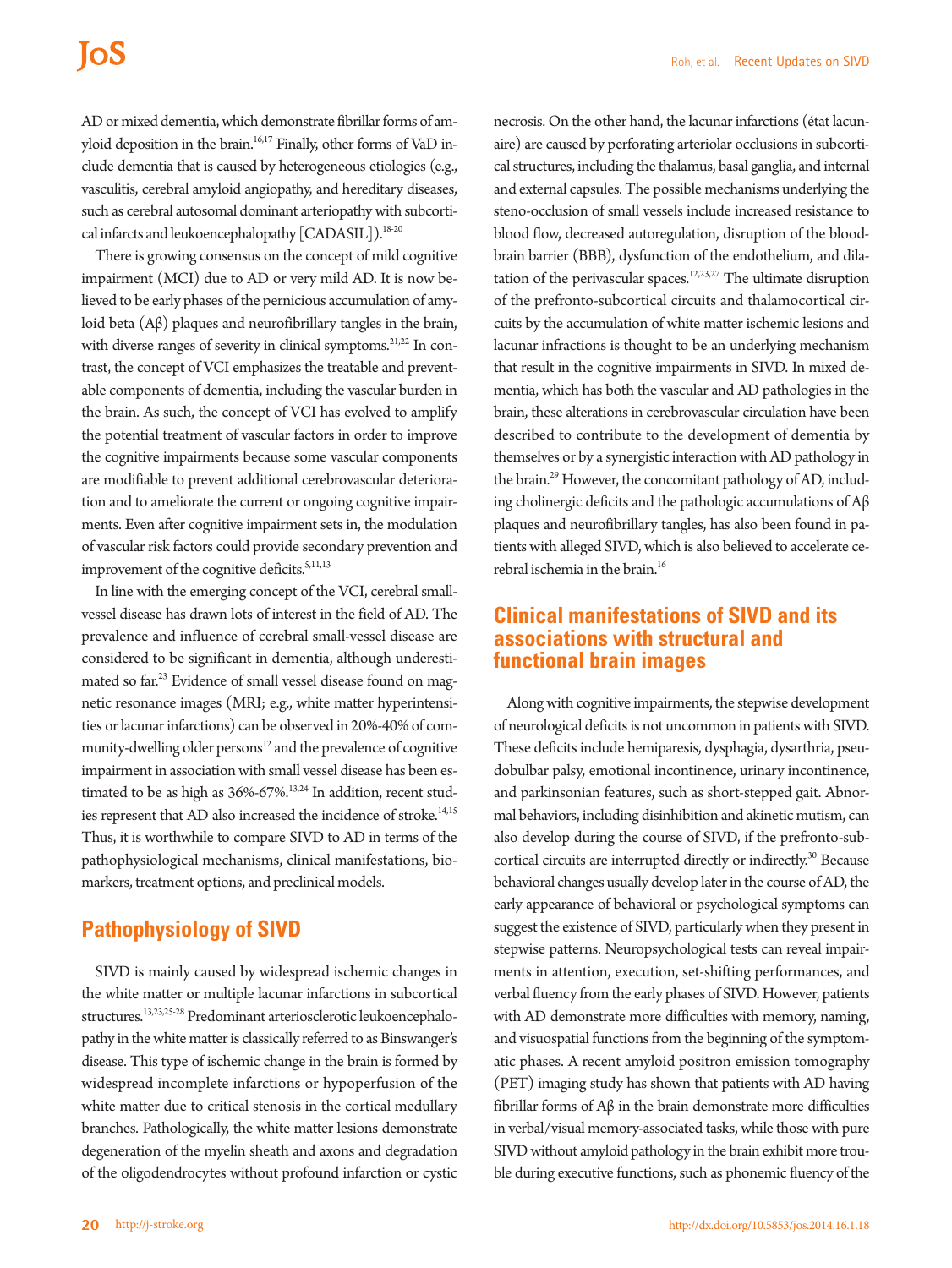**Table 1.** Cognitive functions in patients with Subcortical Ischemic Vascular Dementia (SIVD) and Alzheimer's Disease (AD)

| Cognitive domains             | <b>SIVD</b>                       | AD.                              |
|-------------------------------|-----------------------------------|----------------------------------|
| Attention                     | ΤT                                |                                  |
| Language and related function | $\downarrow \downarrow$ (fluency) | $\downarrow \downarrow$ (naming) |
| Visuospatial function         |                                   | ΤT                               |
| Memory (verbal and visual)    | TT                                | <b>JJJ</b>                       |
| Frontal/Executive             | 11 T                              | ΤT                               |

Controlled Oral Word Association Test and the Stroop color test (Table 1).17,31-33 Associations between the amount of white matter pathology and impairments in daily living activities have also been described.<sup>34</sup>

Beyond the signal changes visible on MRI, recent methodological advances have enabled further image-based analyses to investigate the integrity of normal-appearing white matter tracts and the mechanisms that underlie cognitive dysfunctions associated with white matter changes. Previous studies on patients with CADASIL described an increased mean diffusivity and decreased diffusion anisotropy in the areas of white matter hyperintensities, which suggests the disruption of the white matter tracts in SIVD.35,36 Although the interpretation is limited due to the small numbers of participants, previous studies on patients with SIVD reported perfusion defects in the bilateral pulvinar nuclei of the thalamus,<sup>37</sup> caudate nucleus, and diverse cortical areas, including the cingulate, superior temporal, subcallosal gyri,<sup>38</sup> and frontal lobes.<sup>39</sup> These findings support the notion of frontosubcortical circuit disruption in patients with SIVD. In addition to structural imaging biomarkers, PET images obtained with amyloid tracers can also be very useful for demonstrating the underlying pathology of SIVD. Although recent guidelines from the Amyloid Imaging Task Force convened by the Alzheimer's Association and the Society of Nuclear Medicine and Molecular Imaging do not recommend using amyloid PET imaging as a routine test for the diagnosis of AD,<sup>40,41</sup> amyloid PET imaging can be clinically useful for differentiating pure SIVD and mixed dementia, which would sometime be tough to distinguish and would pose diagnostic dilemmas. A new criterion that could help discriminate pure SIVD from mixed dementia is under way using a combination of clinical and MRI findings based on data from amyloid PET imaging.

## **Preclinical models of SIVD**

Two different models of SIVD have been described in the literature. One is a mechanical model, in which microcoils are applied to the bilateral common carotid arteries to induce continuous hypoperfusion and ischemia in the white matter without

apparent gray matter changes. $42,43$  This mouse model has demonstrated decreased hippocampal volume and impaired working memory deficits that are possibly due to damaged frontosubcortical circuits. Subsequent demyelination of the white matter tracks is typical in this model, which can mimic the demyelinating pathology of the SIVD. However, the lack of methods that can affect the actual small vessels is a fundamental limitation of this model, even though the manipulation of the carotid artery does mimic the pathological findings of SIVD. The other model of SIVD is a transgenic mouse model of CADASIL that expresses Notch3 mutations at R90C.<sup>44</sup> As CADASIL shares many pathophysiological and clinical manifestations with SIVD, research on SIVD and CADASIL is closely associated. Mouse models of CADASIL also develop similar cerebrovascular changes in the brain as in humans.45,46 However, the limited volume of white matter in rodents is a drawback and mouse models of CADASIL do not demonstrate widespread white matter changes in the brain. Recent advances in technology will make the modulation of the small vessels easier and more reliable. If new mouse models of SIVD can be introduced, it will allow better understanding of the direct pathological burden of the CVD on cognition, which can be separated from other cognitive impairments driven by neurodegenerative etiologies, such as accumulation of Aβ plaques or neurofibrillary tangles.

#### **SIVD Biomarkers**

Various results have been described in biomarker studies on patients with VaD/VCI. A recent longitudinal study has compared the baseline cerebrospinal fluid (CSF) biomarkers of four different groups: a MCI group that finally progressed to AD (MCI-AD), mixed dementia (MCI-MD), or SIVD (MCI-SIVD), and a MCI group that remained stable as MCI (MCI-MCI).<sup>47</sup> The results from CSF Aβ and tau showed that the levels of Aβ were higher and the levels of total tau and the phosphorylated forms of tau (p-tau) were lower in the MCI-SIVD group than in the MCI-AD group. Interestingly, the levels of CSF biomarkers obtained in the MCI-MD group were in between the levels of the MCI-AD group and the MCI-SIVD group. The CSF levels obtained from the MCI-SIVD group were closer to the levels of the MCI-MCI group and the normal control group. The intermediate CSF levels of Aβ and tau in the SIVD group compared to the mixed dementia/AD and normal controls indicate that SIVD possibly shares a common pathophysiology with AD. When patients with VaD and AD are compared, the levels of CSF Aβ had a tendency to be lower and CSF tau had a tendency to be higher in patients with AD than in patients with VaD, but substantial overlaps existed between the groups.<sup>48,49</sup> On the other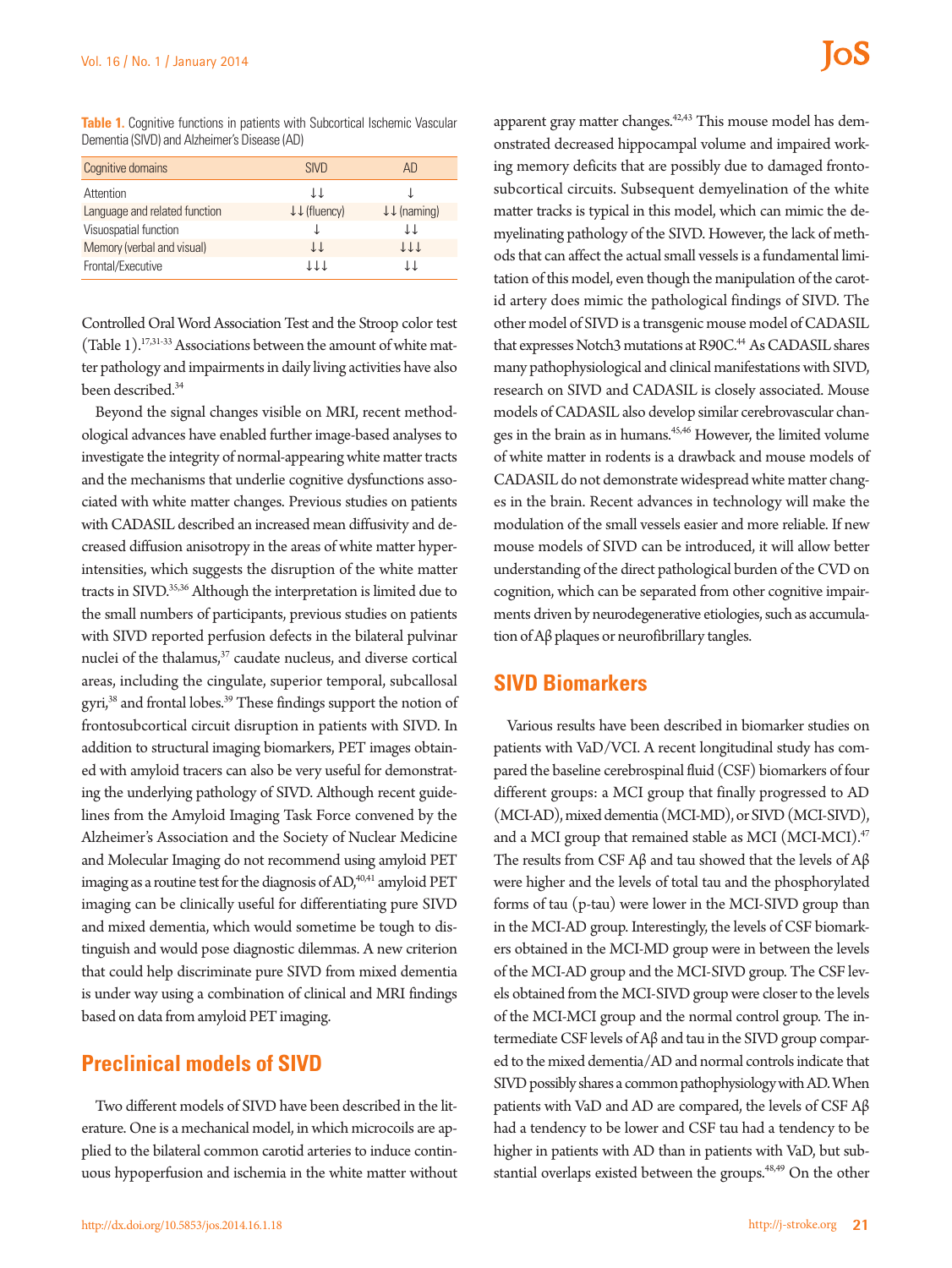hand, another study that compared the levels of CSF Aβ and tau among non-demented elderly persons who had mild, moderate or severe white matter hyperintensities, demonstrated no differences in the levels of CSF Aβand tau among the groups.<sup>50</sup>

In addition, other markers associated with BBB breakdown have been introduced as alternative biomarkers associated with SIVD. A compromised BBB can be a source of albumin leakage, which can increase protein concentration in the CSF as it crosses the BBB with less resistance. With this pathological evidence of BBB disruption in patients with SIVD, the increased levels of albumin have been described as supportive evidence of SIVD.<sup>51-53</sup> Metalloproteinases are markers of neuroinflammation as they attack the basal lamina and tight junctions in blood vessels, in addition to the disruption of myelin.<sup>54</sup> In comparison with AD, the levels of metalloproteinases-9 in the CSF were increased in patients with VCI.<sup>55,56</sup> Another marker of white matter disruption is neurofilament, which functions as a cytoskeleton in large myelinated axons.<sup>57</sup> The concentrations of the neurofilament light subunit were reported to be higher in subjects with SIVD.<sup>47,58</sup> Similar findings were noted in nondemented subjects with severe white matter lesions.<sup>50</sup> As briefly described in the previous section, advanced imaging technologies can also serve as biomarkers, which enable further discrimination of the underlying pathophysiologies of SIVD.

#### **Treatment of SIVD**

SIVD treatment strategies include both slowing or mitigating underlying small vessel disease progression and the improvement of clinical symptoms. Microinfarction pathology stands out as a significant and independent factor that contributes to brain atrophy and cognitive impairment.<sup>26,59,60</sup> Therefore, as a secondary prevention of stroke by modulating small vessel disease, antiplatelet agents can be administered. However, the effectiveness of antiplatelet therapy for the primary prevention of VCI has not yet been established.<sup>61</sup> A calcium-channel blocker, nimodipine, has been introduced as a SIVD treatment because of its vasodilation effects. Following potential success in early trials of nimodipine in patients with VaD, an intention-to-treat trial was conducted with a total number of 230 patients. In that study, treatment with nimodipine did not reach the primary endpoint defined by the researchers, although the treatment group demonstrated improved lexical production and better results on the Mini-Mental State Examination and Global Deterioration Scale.<sup>62,63</sup> In addition, cholinesterase inhibitors have been introduced to manage cognitive symptoms. Cholinergic deficits in SIVD were described based on findings that the basal forebrain cholinergic nuclei are supplied by perforating arterioles and that the CA1 sector of the hippocampus is vulnerable to ischemic insults.<sup>64,65</sup> Patients with CADASIL have also dem-



Figure 2. Pathophysiology of vascular cognitive impairment. Both vascular and neurodegenerative processes culminate into the development of vascular cognitive impairment. The intervention of modifiable vascular etiologies potentially mitigates and slows the cognitive impairments in patients with vascular cognitive impairments. The progression of Alzheimer's pathologies in the brain is not amenable to current therapeutic interventions. Images modified from *J Korean Neurol Assoc 21(5): 445-454, 2003*.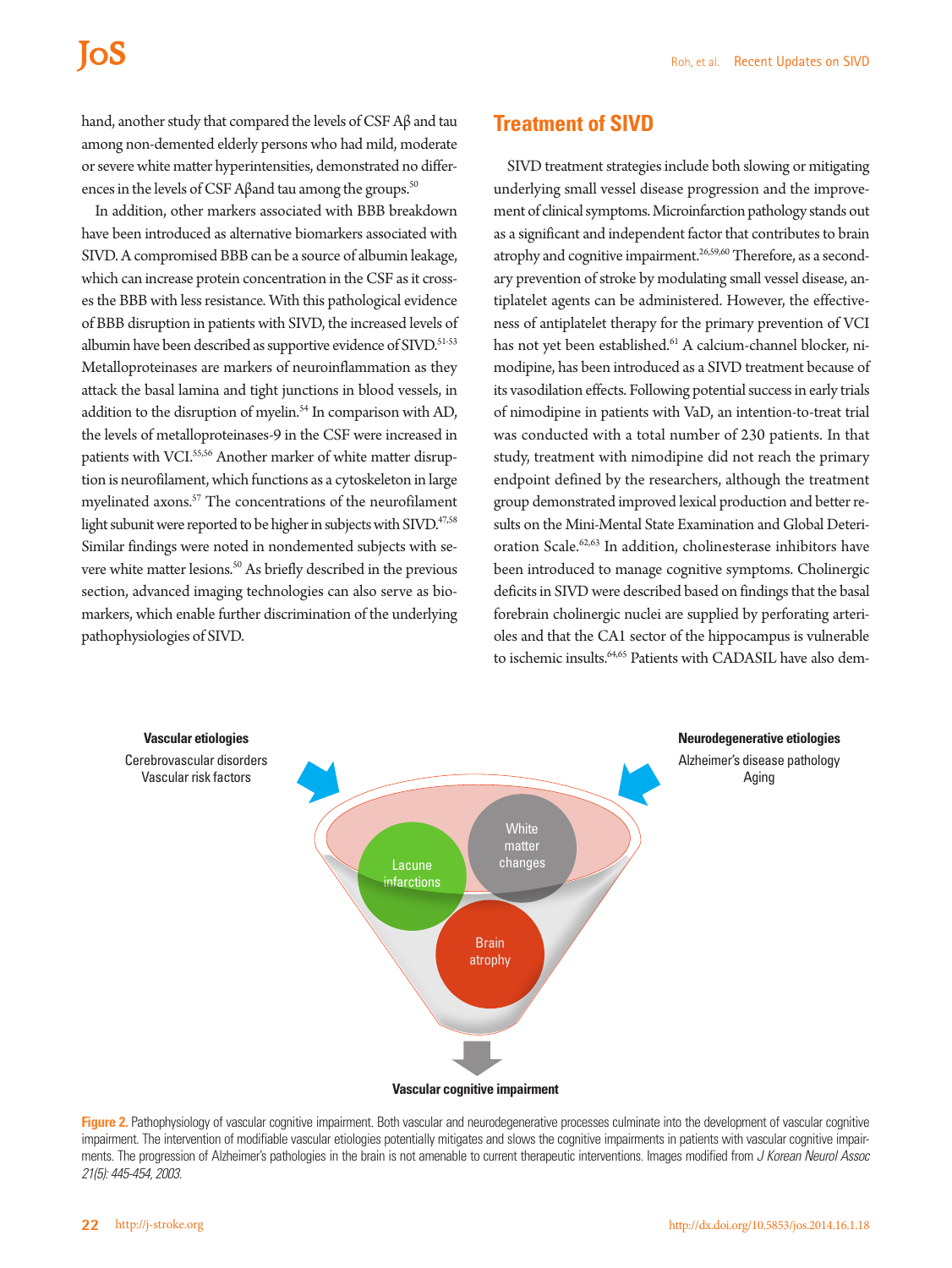onstrated deficits in cholinergic fibers. Accordingly, cholinesterase inhibitors have been introduced in the treatment of VaD for the cognitive impairments associated with cholinergic deficits but not so much for other cognitive dysfunctions.<sup>66</sup> A recent randomized controlled drug trial on patients with CADASIL has also reported the potential beneficial effects of cholinesterase inhibitors on cognitive functions.<sup>67</sup> In another study of CA-DASIL, treatment with the cholinesterase inhibitor, donepezil, did not improve the primary endpoints measured by the vascular Alzheimer's disease assessment scale-cognitive subscale (VADAS-Cog) scores. However, a subgroup analysis indicated improvements in executive functions in the treatment group.<sup>67</sup> Antidepressants, such as selective serotonin reuptake inhibitors, can also be used for the management of depression and atypical neuroleptics can be selectively used for behavioral changes, including agitation and aggression. Recently, modification of cardiovascular risk factors has been recommended for the prevention of AD and VCI, including the SIVD. The modifiable and preventive risk factors include hypertension, diabetes, and hypercholesterolemia. In addition, modifications of lifestyle, including education, diet, physical activity, alcohol consumption, smoking, obesity, and social support/networking, can also be considered for the management of VCI (Figure 2).<sup>61</sup>

### **Conclusions**

VaD is a heterogeneous disease entity that encompasses various conditions. SIVD is a relatively homogeneous vascular dementia that can mimic AD due to the slow progression of cognitive decline. Detailed medical histories and neuropsychological tests can reveal early impairments in frontal executive symptoms and behavioral or mood changes. Neuroimaging studies and CSF biomarkers can also help in diagnosing and differentiating SIVD from other causes of dementia. Proper and early diagnosis, with careful review of the patients' medical history, neurological findings, structural and/or functional neuroimaging, and information from biomarkers, will enable clinicians to select the proper management techniques for the secondary prevention of stroke and the symptomatic treatment of SIVD. An improved understanding of the pathophysiology of SIVD with diverse experimental models of SIVD as well as the development and validation of new biomarkers will make the diagnosis and treatment of SIVD more reliable and effective. Finally, well-designed longitudinal studies with imaging and biological biomarkers in SIVD and subcortical vascular MCI, such as the Clinical Research Center for Dementia of South Korea (CRE-DOS),<sup>68</sup> the Amyloid PET Imaging for Subcortical Vascular Dementia study (AMPETIS),<sup>16</sup> and the Korean Alzheimer's Disease Neuroimaging Initiative (K-ADNI), will shed light on efforts to better understand the pathophysiology and prognosis of SIVD.

#### **Future directions**

Data regarding VaD, including SIVD, need to be collected, maintained as a database in a standardized fashion, and shared among researchers to better define and manage dementia. The standardization of vascular lesions in neuropathology and neuroimaging is well under way. More work remains to be done before the concept of SIVD is widely accepted and put actively into clinical practice.

#### **References**

- 1. Roman GC. A historical review of the concept of vascular dementia: lessons from the past for the future. *Alzheimer Dis Assoc Disord* 1999;13(Suppl 3):S4-8.
- 2. Roman GC. On the history of lacunes, etat crible, and the white matter lesions of vascular dementia. *Cerebrovasc Dis* 2002;13  $(Suppl 2):1-6.$
- 3. Hachinski V, Iadecola C, Petersen RC, Breteler MM, Nyenhuis DL, Black SE, et al. National Institute of Neurological Disorders and Stroke-Canadian Stroke Network vascular cognitive impairment harmonization standards. *Stroke* 2006;37:2220- 2241.
- 4. Farooq MU, Gorelick PB. Vascular cognitive impairment. *Curr Atheroscler Rep* 2013;15:330.
- 5. Pendlebury ST, Rothwell PM. Prevalence, incidence, and factors associated with pre-stroke and post-stroke dementia: a systematic review and meta-analysis. *Lancet Neurol* 2009;8:1006- 1018.
- 6. Knopman DS, Parisi JE, Boeve BF, Cha RH, Apaydin H, Salviati A, et al. Vascular dementia in a population-based autopsy study. *Arch Neurol* 2003;60:569-575.
- 7. Neuropathology Group. Medical Research Council Cognitive Function and Aging Study. Pathological correlates of late-onset dementia in a multicentre, community-based population in England and Wales. Neuropathology Group of the Medical Research Council Cognitive Function and Ageing Study (MRC CFAS). *Lancet* 2001;357:169-175.
- 8. White L, Petrovitch H, Hardman J, Nelson J, Davis DG, Ross GW, et al. Cerebrovascular pathology and dementia in autopsied Honolulu-Asia Aging Study participants. *Ann N Y Acad Sci* 2002;977:9-23.
- 9. Jin YP, Di Legge S, Ostbye T, Feightner JW, Hachinski V. The reciprocal risks of stroke and cognitive impairment in an elder-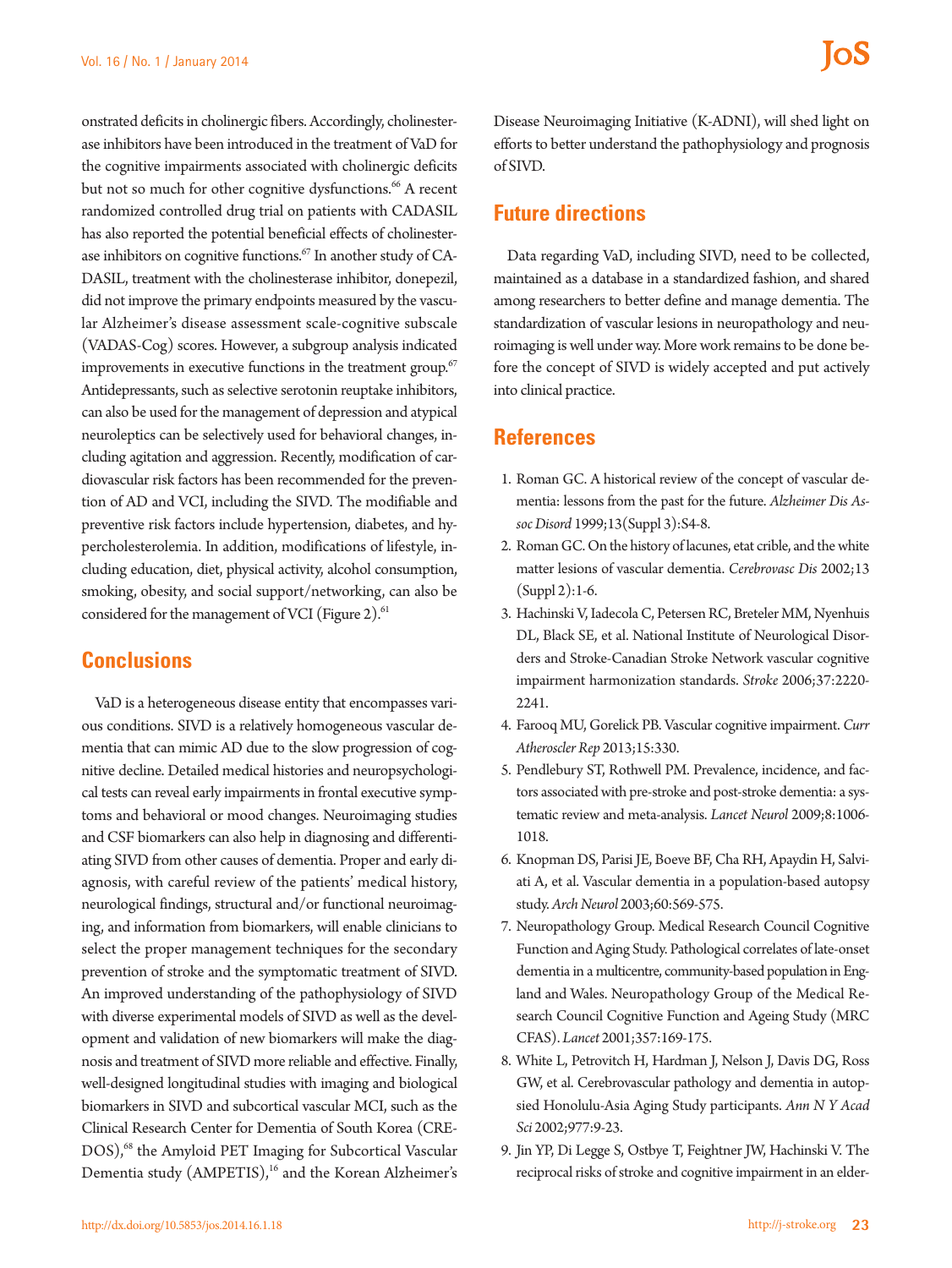ly population. *Alzheimers Dement* 2006;2:171-178.

- 10. Yu KH, Cho SJ, Oh MS, Jung S, Lee JH, Shin JH, et al. Cognitive impairment evaluated with Vascular Cognitive Impairment Harmonization Standards in a multicenter prospective stroke cohort in Korea. *Stroke* 2013;44:786-788.
- 11. Pendlebury ST. Stroke-related dementia: rates, risk factors and implications for future research. *Maturitas* 2009;64:165-171.
- 12. Chui HC. Subcortical ischemic vascular dementia. *Neurol Clin*  2007;25:717-740, vi.
- 13. Roman GC, Erkinjuntti T, Wallin A, Pantoni L, Chui HC. Subcortical ischaemic vascular dementia. *Lancet Neurol* 2002;1: 426-436.
- 14. Tolppanen AM, Lavikainen P, Solomon A, Kivipelto M, Soininen H, Hartikainen S. Incidence of stroke in people with Alzheimer disease: a national register-based approach. *Neurology*  2013;80:353-358.
- 15. Chi NF, Chien LN, Ku HL, Hu CJ, Chiou HY. Alzheimer disease and risk of stroke: a population-based cohort study. *Neurology* 2013;80:705-711.
- 16. Lee JH, Kim SH, Kim GH, Seo SW, Park HK, Oh SJ, et al. Identification of pure subcortical vascular dementia using 11C-Pittsburgh compound B. *Neurology* 2011;77:18-25.
- 17. Yoon CW, Shin JS, Kim HJ, Cho H, Noh Y, Kim GH, et al. Cognitive deficits of pure subcortical vascular dementia vs. Alzheimer disease: PiB-PET-based study. *Neurology* 2013;80:569-573.
- 18. Seo SW, Hwa Lee B, Kim EJ, Chin J, Sun Cho Y, Yoon U, et al. Clinical significance of microbleeds in subcortical vascular dementia. *Stroke* 2007;38:1949-1951.
- 19. Park JH, Seo SW, Kim C, Kim GH, Noh HJ, Kim ST, et al. Pathogenesis of cerebral microbleeds: in vivo imaging of amyloid and subcortical ischemic small vessel disease in 226 individuals with cognitive impairment. *Ann Neurol* 2013;73:584-593.
- 20. Patel B, Lawrence AJ, Chung AW, Rich P, Mackinnon AD, Morris RG, et al. Cerebral microbleeds and cognition in patients with symptomatic small vessel disease. *Stroke* 2013;44:356- 361.
- 21. Morris JC. Revised criteria for mild cognitive impairment may compromise the diagnosis of Alzheimer disease dementia. *Arch Neurol* 2012;69:700-708.
- 22. Sperling RA, Aisen PS, Beckett LA, Bennett DA, Craft S, Fagan AM, et al. Toward defining the preclinical stages of Alzheimer's disease: recommendations from the National Institute on Aging-Alzheimer's Association workgroups on diagnostic guidelines for Alzheimer's disease. *Alzheimers Dement* 2011;7: 280-292.
- 23. Pantoni L. Cerebral small vessel disease: from pathogenesis and clinical characteristics to therapeutic challenges. *Lancet Neurol* 2010;9:689-701.
- 24. Chui H. Dementia due to subcortical ischemic vascular disease. *Clin Cornerstone* 2001;3:40-51.
- 25. Arvanitakis Z, Leurgans SE, Barnes LL, Bennett DA, Schneider JA. Microinfarct pathology, dementia, and cognitive systems. *Stroke* 2011;42:722-727.
- 26. Vinters HV, Ellis WG, Zarow C, Zaias BW, Jagust WJ, Mack WJ, et al. Neuropathologic substrates of ischemic vascular dementia. *J Neuropathol Exp Neurol* 2000;59:931-945.
- 27. Ross R. The pathogenesis of atherosclerosis: a perspective for the 1990s. *Nature* 1993;362:801-809.
- 28. Ross R. Atherosclerosis--an inflammatory disease. *N Engl J Med* 1999;340:115-126.
- 29. van Norden AG, van Dijk EJ, de Laat KF, Scheltens P, Olderikkert MG, de Leeuw FE. Dementia: alzheimer pathology and vascular factors: from mutually exclusive to interaction. *Biochim Biophys Acta* 2012;1822:340-349.
- 30. Choi SH, Kim S, Han SH, Na DL, Kim DK, Cheong HK, et al. Neurologic signs in relation to cognitive function in subcortical ischemic vascular dementia: a CREDOS (Clinical Research Center for Dementia of South Korea) study. *Neurol Sci* 2012; 33:839-846.
- 31. Graham NL, Emery T, Hodges JR. Distinctive cognitive profiles in Alzheimer's disease and subcortical vascular dementia. *J Neurol Neurosurg Psychiatry* 2004;75:61-71.
- 32. Fuh JL, Wang SJ, Cummings JL. Neuropsychiatric profiles in patients with Alzheimer's disease and vascular dementia. *J Neurol Neurosurg Psychiatry* 2005;76:1337-1341.
- 33. Looi JC, Sachdev PS. Differentiation of vascular dementia from AD on neuropsychological tests. *Neurology* 1999;53:670-678.
- 34. Moon SY, Na DL, Seo SW, Lee JY, Ku BD, Kim SY, et al. Impact of white matter changes on activities of daily living in mild to moderate dementia. *Eur Neurol* 2011;65:223-230.
- 35. Chabriat H, Pappata S, Poupon C, Clark CA, Vahedi K, Poupon F, et al. Clinical severity in CADASIL related to ultrastructural damage in white matter: in vivo study with diffusion tensor MRI. *Stroke* 1999;30:2637-2643.
- 36. Matthews PM, Filippini N, Douaud G. Brain structural and functional connectivity and the progression of neuropathology in Alzheimer's disease. *J Alzheimers Dis* 2013;33(Suppl 1):S163- 172.
- 37. Kato H, Yoshikawa T, Oku N, Imaizumi M, Takasawa M, Kimura Y, et al. Statistical parametric analysis of cerebral blood flow in vascular dementia with small-vessel disease using Tc-HM-PAO SPECT. *Cerebrovasc Dis* 2008;26:556-562.
- 38. Yang DW, Kim BS, Park JK, Kim SY, Kim EN, Sohn HS. Analysis of cerebral blood flow of subcortical vascular dementia with single photon emission computed tomography: adaptation of statistical parametric mapping. *J Neurol Sci* 2002;203-204:199-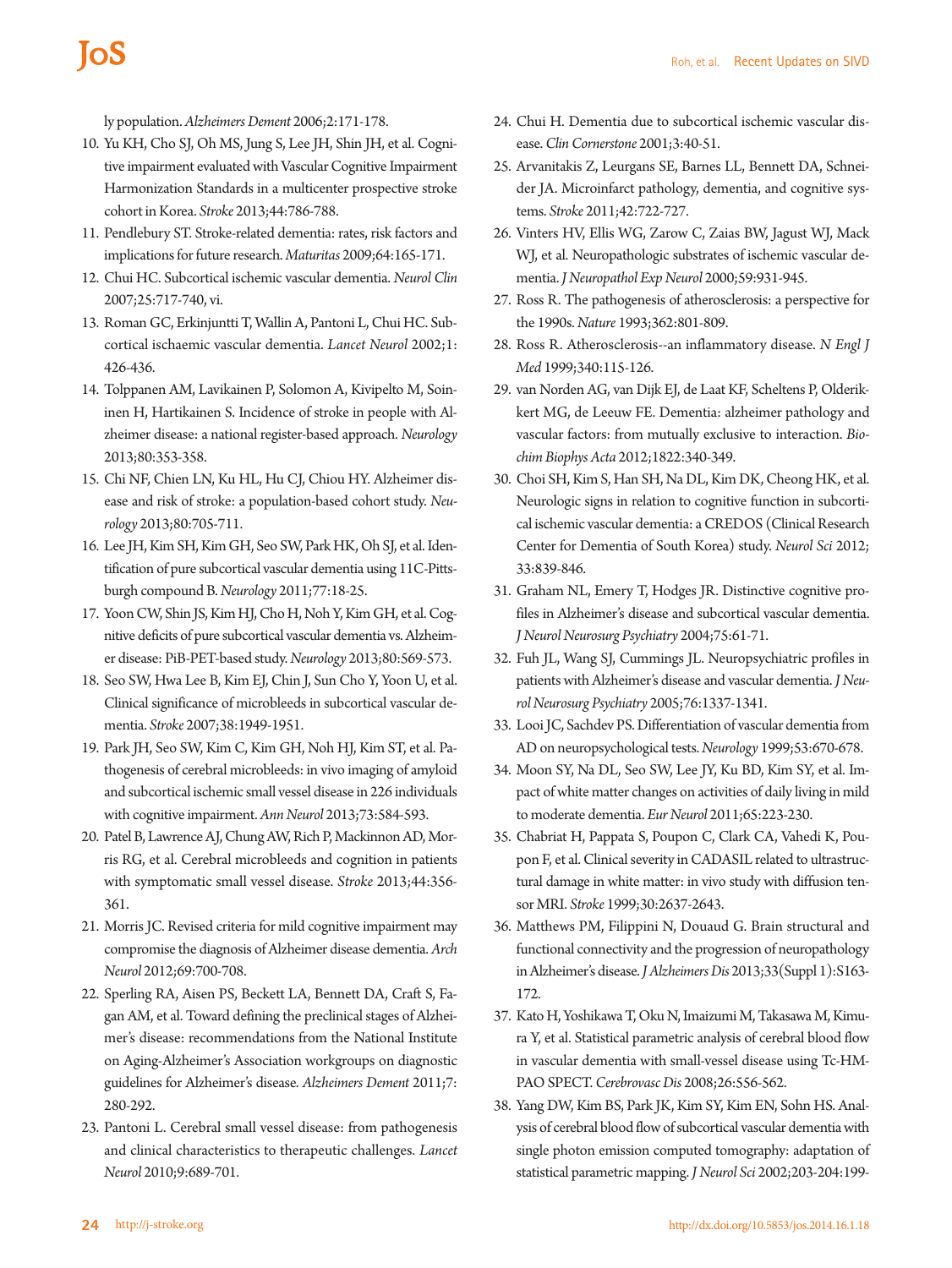205.

- 39. Shyu WC, Lin JC, Shen CC, Hsu YD, Lee CC, Shiah IS, et al. Vascular dementia of Binswanger's type: clinical, neuroradiological and 99mTc-HMPAO SPET study. *Eur J Nucl Med* 1996; 23:1338-1344.
- 40. Johnson KA, Minoshima S, Bohnen NI, Donohoe KJ, Foster NL, Herscovitch P, et al. Appropriate use criteria for amyloid PET: a report of the Amyloid Imaging Task Force, the Society of Nuclear Medicine and Molecular Imaging, and the Alzheimer's Association. *J Nucl Med* 2013;54:476-490.
- 41. Johnson KA, Minoshima S, Bohnen NI, Donohoe KJ, Foster NL, Herscovitch P, et al. Appropriate use criteria for amyloid PET: a report of the Amyloid Imaging Task Force, the Society of Nuclear Medicine and Molecular Imaging, and the Alzheimer's Association. *Alzheimers Dement* 2013;9:e-1-16.
- 42. Nishio K, Ihara M, Yamasaki N, Kalaria RN, Maki T, Fujita Y, et al. A mouse model characterizing features of vascular dementia with hippocampal atrophy. *Stroke* 2010;41:1278-1284.
- 43. Shibata M, Yamasaki N, Miyakawa T, Kalaria RN, Fujita Y, Ohtani R, et al. Selective impairment of working memory in a mouse model of chronic cerebral hypoperfusion. *Stroke* 2007;38:2826- 2832.
- 44. Lacombe P, Oligo C, Domenga V, Tournier-Lasserve E, Joutel A. Impaired cerebral vasoreactivity in a transgenic mouse model of cerebral autosomal dominant arteriopathy with subcortical infarcts and leukoencephalopathy arteriopathy. *Stroke* 2005; 36:1053-1058.
- 45. Ruchoux MM, Domenga V, Brulin P, Maciazek J, Limol S, Tournier-Lasserve E, et al. Transgenic mice expressing mutant Notch3 develop vascular alterations characteristic of cerebral autosomal dominant arteriopathy with subcortical infarcts and leukoencephalopathy. *Am J Pathol* 2003;162:329-342.
- 46. Dubroca C, Lacombe P, Domenga V, Maciazek J, Levy B, Tournier-Lasserve E, et al. Impaired vascular mechanotransduction in a transgenic mouse model of CADASIL arteriopathy. *Stroke*  2005;36:113-117.
- 47. Bjerke M, Andreasson U, Rolstad S, Nordlund A, Lind K, Zetterberg H, et al. Subcortical vascular dementia biomarker pattern in mild cognitive impairment. *Dement Geriatr Cogn Disord* 2009; 28:348-356.
- 48. Paraskevas GP, Kapaki E, Papageorgiou SG, Kalfakis N, Andreadou E, Zalonis I, et al. CSF biomarker profile and diagnostic value in vascular dementia. *Eur J Neurol* 2009;16:205-211.
- 49. Kaerst L, Kuhlmann A, Wedekind D, Stoeck K, Lange P, Zerr I. Cerebrospinal fluid biomarkers in Alzheimer's disease, vascular dementia and ischemic stroke patients: a critical analysis. *J Neurol* 2013.
- 50. Jonsson M, Zetterberg H, van Straaten E, Lind K, Syversen S,

Edman A, et al. Cerebrospinal fluid biomarkers of white matter lesions - cross-sectional results from the LADIS study. *Eur J Neurol* 2010;17:377-382.

- 51. Skoog I, Wallin A, Fredman P, Hesse C, Aevarsson O, Karlsson I, et al. A population study on blood-brain barrier function in 85-year-olds: relation to Alzheimer's disease and vascular dementia. *Neurology* 1998;50:966-971.
- 52. Wallin A, Blennow K, Fredman P, Gottfries CG, Karlsson I, Svennerholm L. Blood brain barrier function in vascular dementia. *Acta Neurol Scand* 1990;81:318-322.
- 53. Wallin A, Sjogren M, Edman A, Blennow K, Regland B. Symptoms, vascular risk factors and blood-brain barrier function in relation to CT white-matter changes in dementia. *Eur Neurol* 2000;44:229-235.
- 54. Rosenberg GA. Matrix metalloproteinases in neuroinflammation. *Glia* 2002;39:279-291.
- 55. Adair JC, Charlie J, Dencoff JE, Kaye JA, Quinn JF, Camicioli RM, et al. Measurement of gelatinase B (MMP-9) in the cerebrospinal fluid of patients with vascular dementia and Alzheimer disease. *Stroke* 2004;35:e159-162.
- 56. Rosenberg GA. Matrix metalloproteinases and their multiple roles in neurodegenerative diseases. *Lancet Neurol* 2009;8:205- 216.
- 57. Rosenberg GA, Sullivan N, Esiri MM. White matter damage is associated with matrix metalloproteinases in vascular dementia. *Stroke* 2001;32:1162-1168.
- 58. Wallin A, Sjogren M. Cerebrospinal fluid cytoskeleton proteins in patients with subcortical white-matter dementia. *Mech Ageing Dev* 2001;122:1937-1949.
- 59. Launer LJ, Hughes TM, White LR. Microinfarcts, brain atrophy, and cognitive function: the Honolulu Asia Aging Study Autopsy Study. *Ann Neurol* 2011;70:774-780.
- 60. Schneider JA, Bennett DA. Where vascular meets neurodegenerative disease. *Stroke* 2010;41:S144-146.
- 61. Gorelick PB, Scuteri A, Black SE, Decarli C, Greenberg SM, Iadecola C, et al. Vascular contributions to cognitive impairment and dementia: a statement for healthcare professionals from the american heart association/american stroke association. *Stroke* 2011;42:2672-2713.
- 62. Pantoni L, Bianchi C, Beneke M, Inzitari D, Wallin A, Erkinjuntti T. The Scandinavian Multi-Infarct Dementia Trial: a double-blind, placebo-controlled trial on nimodipine in multi-infarct dementia. *J Neurol Sci* 2000;175:116-123.
- 63. Pantoni L, del Ser T, Soglian AG, Amigoni S, Spadari G, Binelli D, et al. Efficacy and safety of nimodipine in subcortical vascular dementia: a randomized placebo-controlled trial. *Stroke* 2005; 36:619-624.
- 64. Pantoni L. Treatment of vascular dementia: evidence from tri-